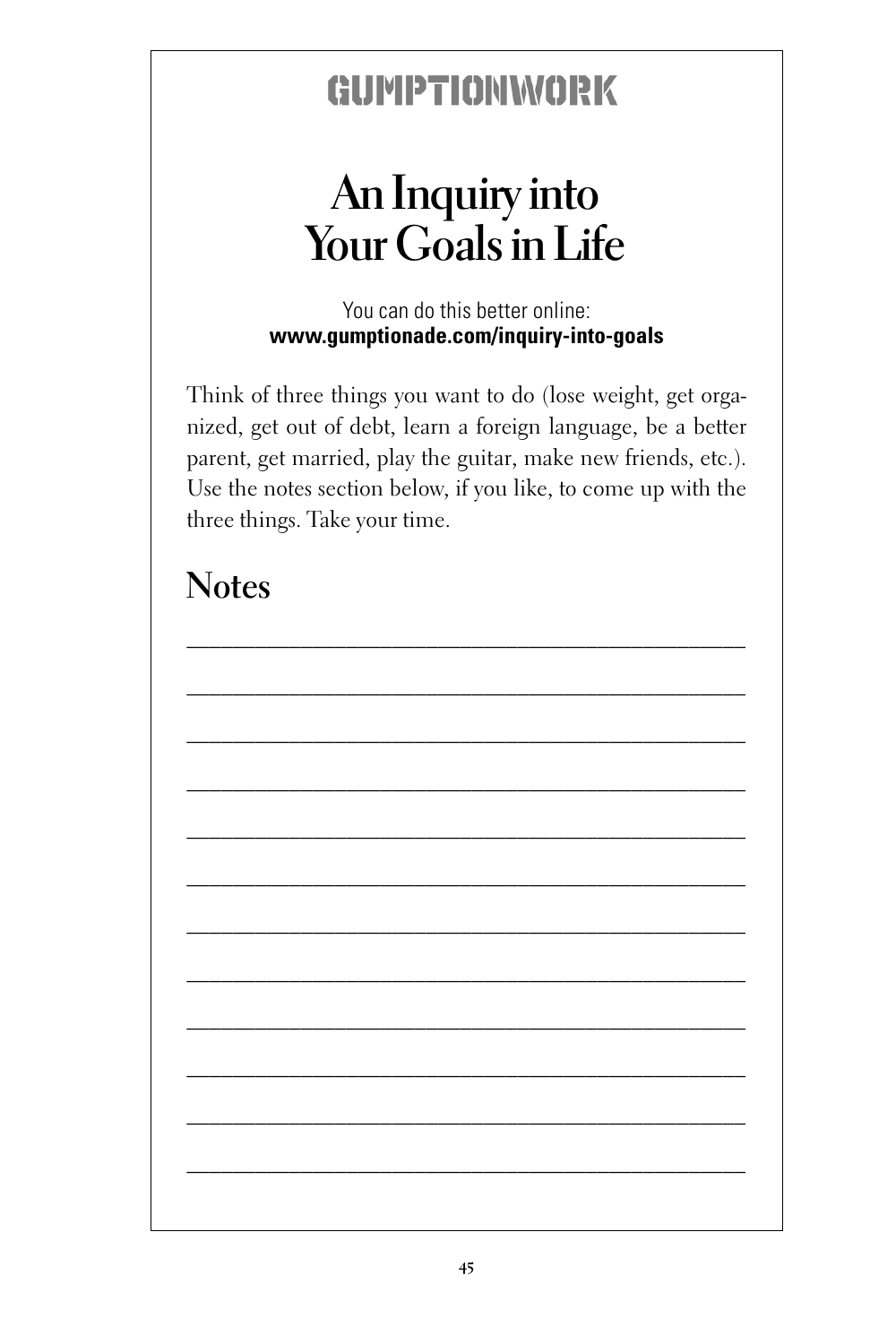# GUMPTIONWORK

| Write the three things down here:                                                                                                                                                                                                                                                  |
|------------------------------------------------------------------------------------------------------------------------------------------------------------------------------------------------------------------------------------------------------------------------------------|
|                                                                                                                                                                                                                                                                                    |
|                                                                                                                                                                                                                                                                                    |
|                                                                                                                                                                                                                                                                                    |
| Transfer your answers into the spaces below. Then<br>fill in the space after "but I cannot, because." Then<br>check the appropriate box after each sentence:                                                                                                                       |
|                                                                                                                                                                                                                                                                                    |
| This $\square$ is $\square$ is not largely within my personal control.                                                                                                                                                                                                             |
|                                                                                                                                                                                                                                                                                    |
| This $\square$ is $\square$ is not largely within my personal control.                                                                                                                                                                                                             |
|                                                                                                                                                                                                                                                                                    |
| This $\square$ is $\square$ is not largely within my personal control.                                                                                                                                                                                                             |
| Are any of the three things that you want to do but cannot<br>largely within your control? If yes, you either don't really<br>want to do them or a powerful force is blocking you. (It must<br>be powerful. These are the three top things you want to do!)<br>More on that ahead. |